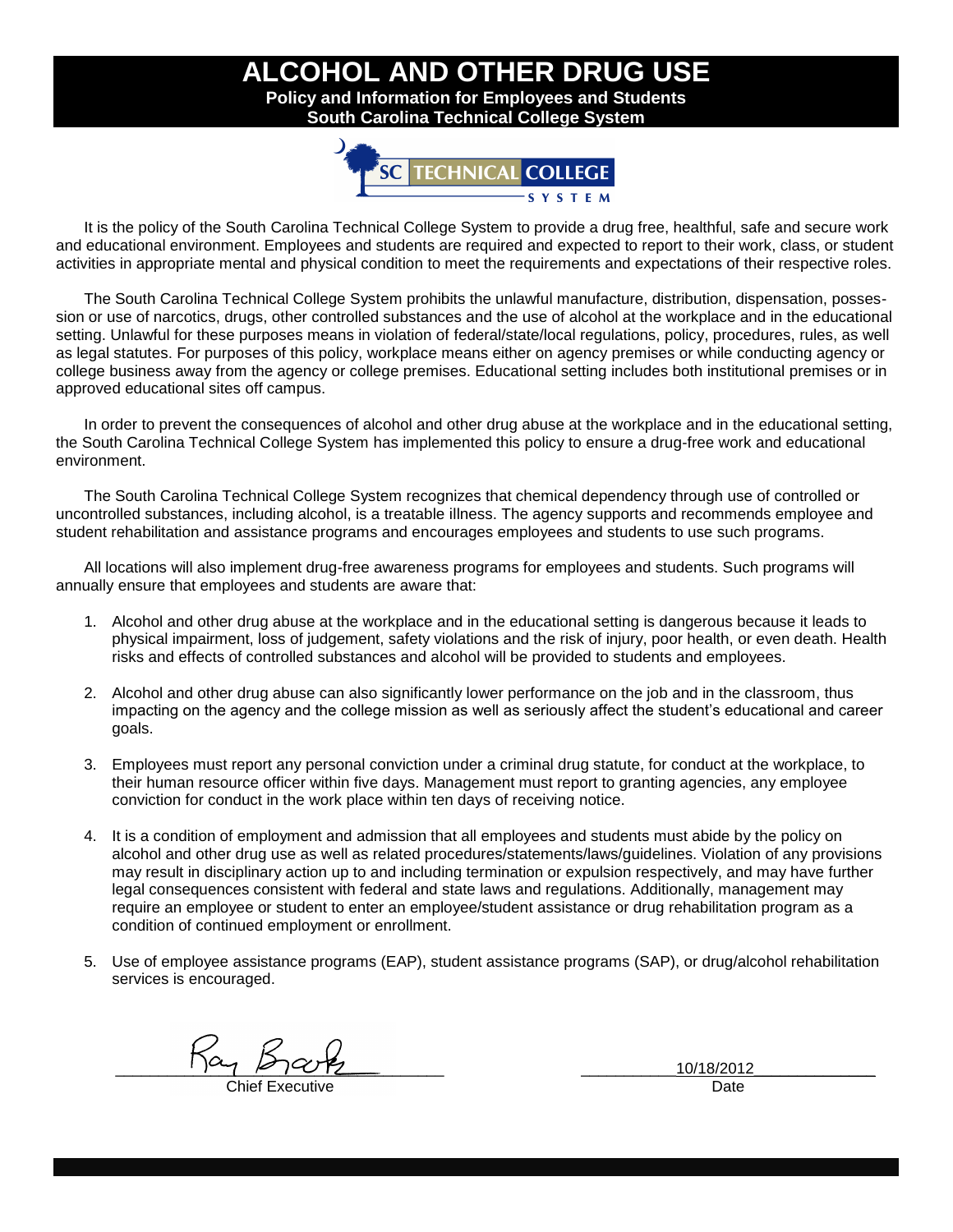## **ALCOHOL EFFECTS & HEALTH RISKS**

Alcohol consumption causes a number of marked changes in behavior. Even low doses significantly impair the judgement and coordination required to drive a car safely, increasing the likelihood that the driver will be involved in an accident. Low to moderate doses of alcohol also increase the incidence of a variety of aggressive acts, including spouse and child abuse. Moderate to high doses of alcohol cause marked impairments in higher mental functions, severely altering a person's ability to learn and remember information. Very high doses cause respiratory depression and death. If combined with other depressants (see chart below) of the central nervous system, much lower doses of alcohol will produce the effects just described.

Repeated use of alcohol can lead to dependence. Sudden cessation of alcohol intake is likely to produce withdrawal symptoms, including severe anxiety, tremors, hallucinations, and convulsions. Alcohol withdrawal can be life-threatening. Long-term consumption of large quantities of alcohol, particularly when combined with poor nutrition, can also lead to permanent damage to vital organs such as the brain and the liver.

Mothers who drink alcohol during pregnancy may give birth to infants with fetal alcohol syndrome. These infants have irreversible physical abnormalities and mental retardation. In addition, research indicates that children of alcoholic parents are at greater risk than other youngsters of becoming alcoholics.

| <b>CONTROLLED SUBSTANCES - EFFECTS &amp; HEALTH RISKS</b> |                                                                                                      |                   |               |                                                                                                                                                                              |                                                                                     |                                                                                            |  |  |  |
|-----------------------------------------------------------|------------------------------------------------------------------------------------------------------|-------------------|---------------|------------------------------------------------------------------------------------------------------------------------------------------------------------------------------|-------------------------------------------------------------------------------------|--------------------------------------------------------------------------------------------|--|--|--|
| <b>DRUG</b>                                               | <b>SOME TRADE OR</b>                                                                                 | <b>DEPENDENCE</b> |               | <b>POSSIBLE</b>                                                                                                                                                              | <b>EFFECTS OF</b>                                                                   | <b>WITHDRAWAL</b>                                                                          |  |  |  |
| <b>NARCOTICS</b>                                          | <b>OTHER NAMES</b><br><b>Physical</b>                                                                | Psychological     |               | <b>EFFECTS</b>                                                                                                                                                               | <b>OVERDOSE</b>                                                                     | <b>SYNDROME</b>                                                                            |  |  |  |
| Opium                                                     | Dover's Powder, Paregoric, Parapectolin                                                              | High              | High          |                                                                                                                                                                              |                                                                                     |                                                                                            |  |  |  |
| Morphine                                                  | Morphine MS-Contin Roxanol, Roxanol-SR                                                               | High              | High          |                                                                                                                                                                              |                                                                                     |                                                                                            |  |  |  |
| Codeine                                                   | Tylenol/Empirin/Florinal w/Codeine                                                                   | Moderate          | Moderate      |                                                                                                                                                                              |                                                                                     | Watery eyes,<br>runny nose,                                                                |  |  |  |
| Heroin                                                    | Diacetylmorphine, Horse, Smack                                                                       | High              | High          | Euphoria,<br>drowsiness,                                                                                                                                                     | Slow and shallow<br>breathing,                                                      | yawning, loss of                                                                           |  |  |  |
| Hydromorphone                                             | Dilaudid                                                                                             | High              | High          | respiratory                                                                                                                                                                  | clammy skin,<br>convulsions,<br>coma, possible<br>death                             | appetite,<br>irritability,<br>tremors, panic,<br>cramps, nausea,<br>chills and<br>sweating |  |  |  |
| Meperidine (Pethidine)                                    | Demerol, Mepergan                                                                                    | High              | High          | depression,<br>constricted pupils,                                                                                                                                           |                                                                                     |                                                                                            |  |  |  |
| Methadon                                                  | Dolophone, Methadone, Methadose                                                                      | High              | High-Low      | nausea                                                                                                                                                                       |                                                                                     |                                                                                            |  |  |  |
| <b>Other Narcotics</b>                                    | Numorphan, Percodan, Percocet, Tylox.<br>Tussionex.<br>Fentanyl, Darvon, Lomotil, Talwin             | High-Low          | High-Low      |                                                                                                                                                                              |                                                                                     |                                                                                            |  |  |  |
| <b>DEPRESSANTS</b>                                        |                                                                                                      |                   |               |                                                                                                                                                                              |                                                                                     |                                                                                            |  |  |  |
| Chloral Hydrate                                           | Noctec                                                                                               | Moderate          | Moderate      |                                                                                                                                                                              |                                                                                     |                                                                                            |  |  |  |
| <b>Barbituates</b>                                        | Amytal, Butisol, Florinal, Lotusate,<br>Nembutal, Seconal, Tyinal, Phenobarbital                     | High-Moderate     | High-Moderate | Slurred speech,                                                                                                                                                              | Shallow<br>respiration,                                                             |                                                                                            |  |  |  |
| Benzodiazepines                                           | Ativan, Dalmane, Diazepam, Librium,<br>Xanax, Valium, Tranxexe, Verstran,<br>Halcion, Cerax, Paxipam | Low               | Low           | disorientation,<br>drunken behavior<br>without odor of<br>alcohol                                                                                                            | clammy skin,<br>dilated pupils.<br>weak and rapid<br>pulse, coma,<br>possible death | Anxiety, insomnia,<br>tremors, delirium,<br>convulsions,<br>possible death                 |  |  |  |
| Methaqualone                                              | Quaalude                                                                                             | High              | High          |                                                                                                                                                                              |                                                                                     |                                                                                            |  |  |  |
| Glutethimide                                              | Doriden                                                                                              | High              | Moderate      |                                                                                                                                                                              |                                                                                     |                                                                                            |  |  |  |
| <b>Other Depressants</b>                                  | Equanil, Miltown, Noludar, Placidyl, Valmid                                                          | Moderate          | Moderate      |                                                                                                                                                                              |                                                                                     |                                                                                            |  |  |  |
| <b>STIMULANTS</b>                                         |                                                                                                      |                   |               |                                                                                                                                                                              |                                                                                     |                                                                                            |  |  |  |
| Cocaine                                                   | Coke, Flake, Snow, Crack                                                                             | Possible          | High          | Increases                                                                                                                                                                    |                                                                                     |                                                                                            |  |  |  |
| Amphetamines                                              | Biphetamine, Delcobese, Desoxyn,<br>Dexedrine, Obetrol                                               | Possible          | High          | alertness,<br>excitation,<br>Agitation,<br>euphoria,<br>increase in body<br>increased pulse<br>temperature,<br>irritability,<br>rate & blood<br>hallucinations,<br>pressure, | Apathy, long<br>periods of sleep                                                    |                                                                                            |  |  |  |
| Phenmetrazine                                             | Preludin                                                                                             | Possible          | High          |                                                                                                                                                                              |                                                                                     | depression,<br>disorientation                                                              |  |  |  |
| Methylphenidate                                           | Ritalin                                                                                              | Possible          | Moderate      |                                                                                                                                                                              | possible death                                                                      |                                                                                            |  |  |  |
| <b>Other Stimulants</b>                                   | Adipex, Cylert, Didrex, Ionamin, Melfiat,<br>Plegine, Sanorex, Tenuate, Tepanil, Prelu-2             | Possible          | High          | insomnia, loss of<br>appetite                                                                                                                                                |                                                                                     |                                                                                            |  |  |  |
| <b>HALLUCINOGENS</b>                                      |                                                                                                      |                   |               |                                                                                                                                                                              |                                                                                     |                                                                                            |  |  |  |
| LSD                                                       | Acid, Microdot                                                                                       | None              | Unknown       |                                                                                                                                                                              |                                                                                     |                                                                                            |  |  |  |
| Mescaline and Peyote                                      | Mexc, Buttons, Cactus                                                                                | None              | Unknown       |                                                                                                                                                                              |                                                                                     |                                                                                            |  |  |  |
| <b>Amphetamine Variants</b>                               | 25-DMA, PMA, STP, MDA, MDMA, TMA,<br>DOM, DOB                                                        | Unknown           | Unknown       |                                                                                                                                                                              |                                                                                     |                                                                                            |  |  |  |
| Phencyclidine                                             | PCP, Angel Dust, Hog                                                                                 | Unknown           | High          |                                                                                                                                                                              |                                                                                     |                                                                                            |  |  |  |
| <b>Phencyclidine Analogues</b>                            | PCE, PCPy, TCP                                                                                       | Unknown           | High          |                                                                                                                                                                              |                                                                                     |                                                                                            |  |  |  |
| <b>Other Hallucinogens</b>                                | Bufotenine, Ibogaine, DMT, DET,<br>Psilocybin, Psilocyn                                              | None              | Unknown       |                                                                                                                                                                              |                                                                                     |                                                                                            |  |  |  |
| <b>CANNABIS</b>                                           |                                                                                                      |                   |               |                                                                                                                                                                              |                                                                                     |                                                                                            |  |  |  |
| Marijuana                                                 |                                                                                                      |                   |               |                                                                                                                                                                              |                                                                                     |                                                                                            |  |  |  |
| Tetrahydrocannabinol                                      |                                                                                                      |                   |               |                                                                                                                                                                              |                                                                                     |                                                                                            |  |  |  |
| Hashish                                                   |                                                                                                      |                   |               |                                                                                                                                                                              |                                                                                     |                                                                                            |  |  |  |
| Hashish Oil                                               |                                                                                                      |                   |               |                                                                                                                                                                              |                                                                                     |                                                                                            |  |  |  |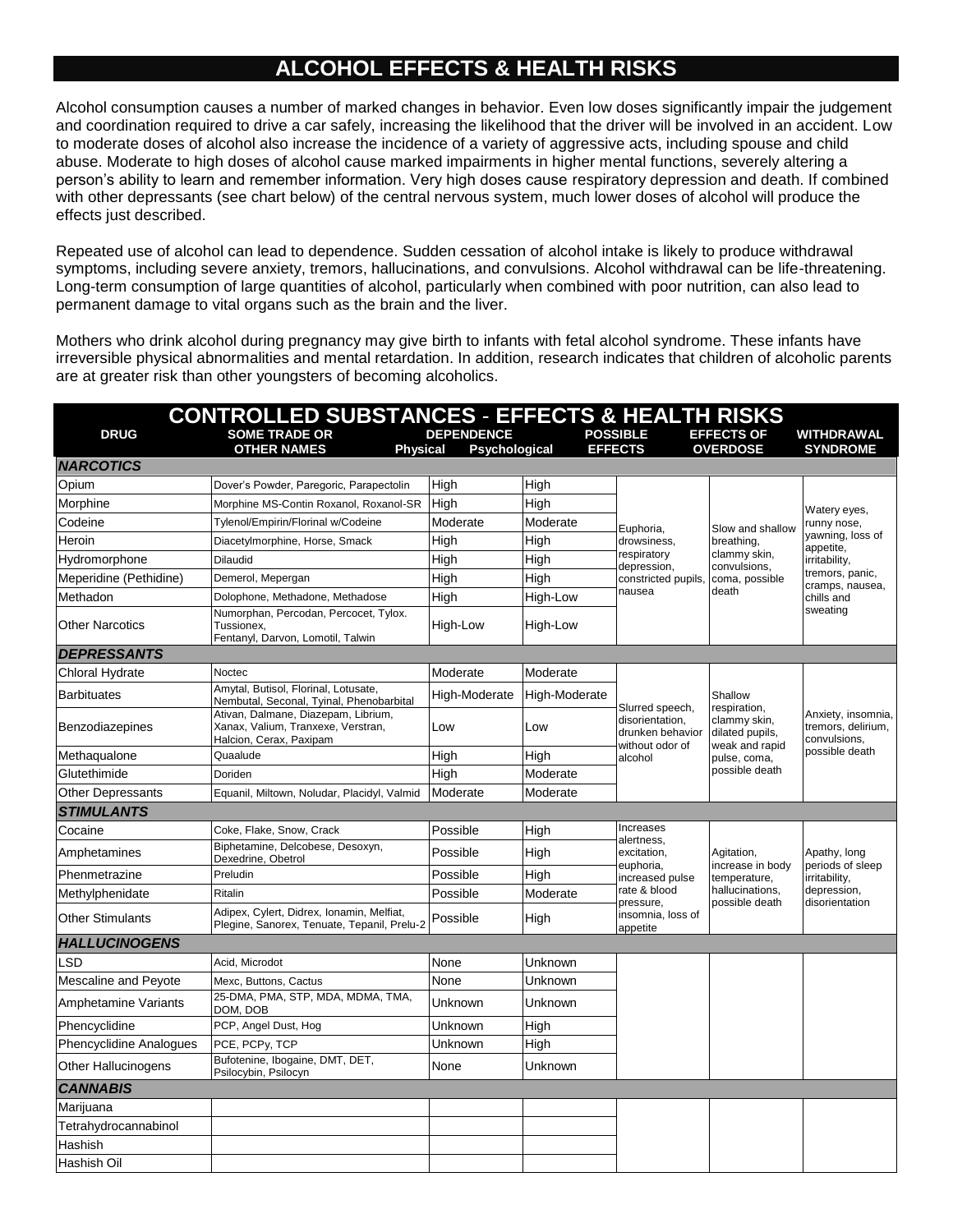# **SOUTH CAROLINA LAWS**

## **ALCOHOL**

#### **POSSESSION, CONSUMPTION, PURCHASE, OR ATTEMPT TO PURCHASE OF BEER, WINE, OR LIQUOR BY SOMEONE UNDER AGE 21**

It is against the law to possess, consume, purchase, or attempt to purchase beer, wine, or liquor if you are under the age of 21. This may include opened or unopened containers of alcohol beverage in actual possession or in your immediate surroundings.

**Penalty** -Fine from \$265 to \$470\* and/or go to jail for up to 30 days for a first offense. Mandatory driver's license suspension of 120 days. Required to complete an 8-hour alcohol intervention/education program. *(Codes 63-19-2440, 63-19-2450, 56-1-746)*

#### **PROVIDING ALCOHOL TO SOMEONE UNDER AGE 21**

It is against the law to buy or give beer, wine, and/or liquor to anyone who cannot buy it for themselves. This includes serving anyone in your home except your child or spouse. **Penalty** -Fine from \$470 to \$677.50\* and/ or go to jail for up to 30 days for a first offense.

*(Codes 61-4-80, 61-4-90, 61-6-4070, 61-6-4075)*

#### **MISREPRESENTING AGE TO PURCHASE ALCOHOL**

It is against the law to lie or furnish false information concerning age in order to purchase an alcoholic beverage. **Penalty** Fine from \$265 to \$470\* and/or go to jail for up to 30 days for a first offense. Mandatory driver's license suspension of 120 days.

*(Codes 61-4-60, 63-19-2450, 56-1-746)*

#### **CONTRIBUTING TO THE DELINQUENCY OF A MINOR**

It is against the law for any person over 18 to knowingly and willfully influence a minor to violate any law or municipal ordinance.

**Penalty** -Fine up to \$6,280\* and/or go to jail for up to three years.

*(Code 16-17-490)*

#### **POSSESSING A KEG WITHOUT A STATE-ISSUED REGISTRATION TAG**

It is against the law to remove or damage a keg tag or possess a keg without a tag.

**Penalty** -Fine up to \$1,090\* and/or go to jail for up to 30 days for a first offense.

*(Code 61-4-1930, 61-4-1940)*

#### **\*stated fines include court assessments and fees**

**Note: Two violations of any alcohol- or other drug-related laws can also cause you to lose your state-funded grants and/or scholarships (like the LIFE Scholarship) for one year.**

#### **SALE TO PERSON UNDER AGE**

It is against the law to sell beer, wine, or liquor to anyone under 21 years old.

**Penalty** -Fine from \$470 to \$677.50\* and/ or go to jail for up to 30 days for a first offense. Required to complete a merchant education program.

*(Codes 61-4-50, 61-6-4080)*

#### **DISORDERLY CONDUCT**

Students found on any public highway or in any public place who are intoxicated or disorderly may be charged with disorderly conduct.

**Penalty** -Fine up to \$265\* or go to jail for up to 30 days. *(Code 16-17-530)*

#### **POSSESSING, OBTAINING A FAKE ID**

It is against the law to possess an altered or invalid license/ID or to provide false information in order to get a license/ID. **Penalty** -First offense fine up to \$470\* or go to jail for up to 30 days, and mandatory driver's license suspension for 120 days

*(Codes 56-1-510, 56-1-746)*

#### **LENDING YOUR ID TO SOMEONE ELSE**

It is against the law to allow someone to use your license/ID. **Penalty** -First offense fine up to \$470\* or go to jail for up to 30 days, and mandatory driver's license suspension for 120 days

*(Codes 56-1-510, 56-1-746)*

#### **SELLING A FAKE ID OR ALTERING AN ID**

It is against the law to sell a false license/ID or to alter a valid one.

**Penalty** -First offense fine up to \$5,250\* and/or go to jail for up to six months, and mandatory driver's license suspension for 120 days *(Codes 56-1-515, 56-1-746)*

#### **DRIVING UNDER THE INFLUENCE (DUI)**

It is unlawful for persons under the influence of alcohol or other drugs to drive. If you have a BAC of .08% or higher, it will be inferred that you were driving while under the influence. You can also be charged with a BAC under .08% if clearly impaired. *Refusing the test will cost you your license for six months to a year.* 

**Penalty** -First offense fine of up to \$400; suspension of license for six months. Go to jail for between 2 to 30 days. Mandatory to complete an alcohol safety program. Note: The BAC standard for those under 21 is .02%. An offense under this "zero tolerance law" will cost you your license for three months or more. *(Code 56-1-1330,56-5-2930/2933/2990,56-1-286)*

#### **FELONY DRIVING UNDER THE INFLUENCE**

If you cause bodily harm or death to someone while under the influence of alcohol, drugs or any combination, you are guilty of a felony DUI.

**Penalty**: For bodily harm, a mandatory fine up to \$10,100 and mandatory confinement up to 10 years. For death, mandatory fine up to \$25,100 and mandatory confinement up to 25 years. *(Code 56-5-2945)*